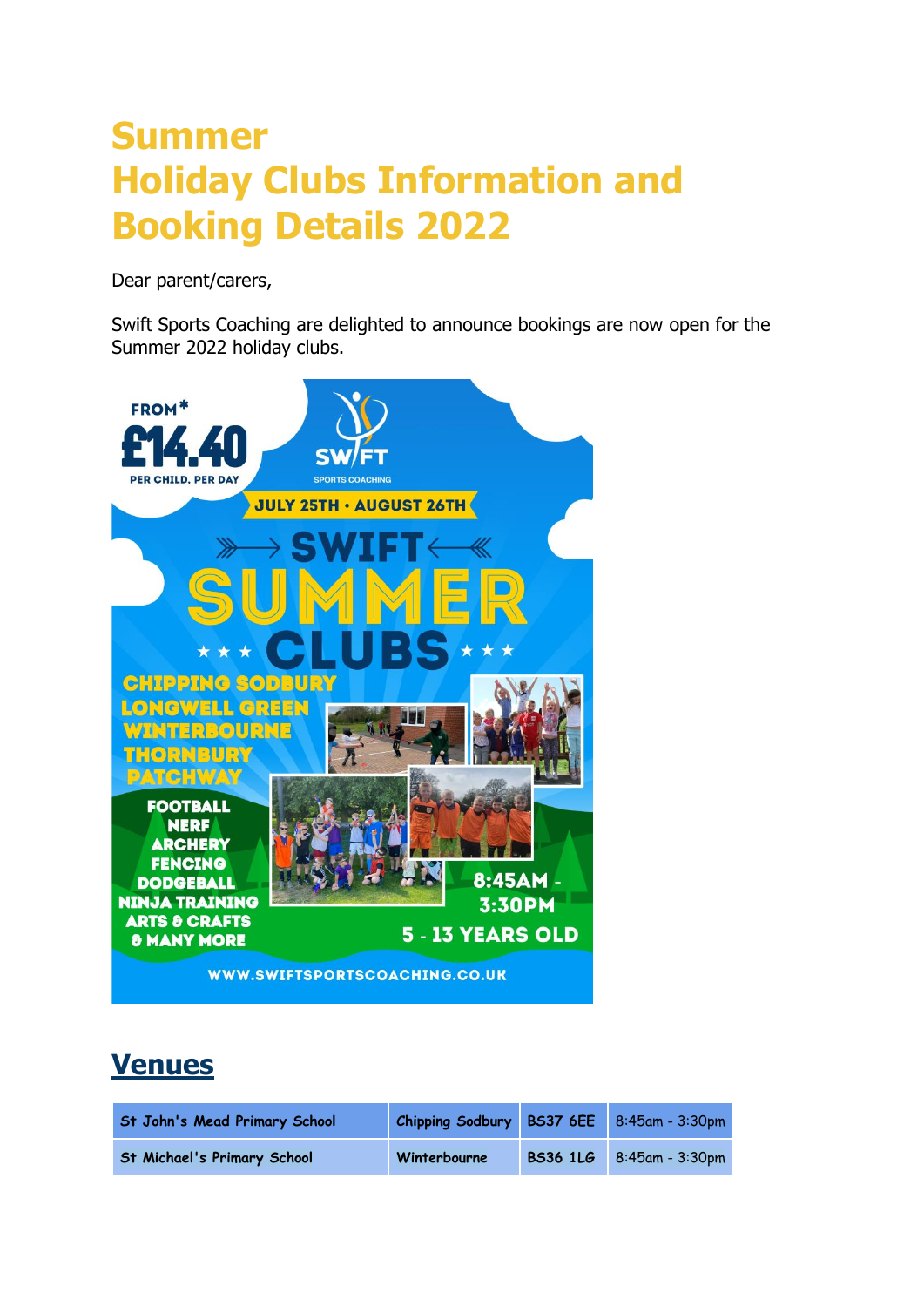| Longwell Green Primary School                     | Longwell Green | <b>BS30 9BA</b> | 8:45am - 3:30pm          |
|---------------------------------------------------|----------------|-----------------|--------------------------|
| ** St Chad's Primary School ** NEW                | Patchway       |                 | BS34 6AQ 8:45am - 3:30pm |
| ** St Paul's Primary School ** NEW                | Yate           | <b>BS37 4EP</b> | 8:45am - 3:30pm          |
| ** Gillingstool Primary School ** NEW   Thornbury |                | <b>BS35 2EG</b> | $8:45$ am - 3:30pm       |

### **Dates & Venues**

| St John's Mead (Chipping Sodbury)<br><b>St Michael's (Winterbourne) /</b><br><b>Longwell Green</b><br>(Longwell Green) |  |                       |  |                        |  |                   |  |                   |  |               |
|------------------------------------------------------------------------------------------------------------------------|--|-----------------------|--|------------------------|--|-------------------|--|-------------------|--|---------------|
| Week 1                                                                                                                 |  | Week 2                |  | Week 3                 |  | Week 4            |  | Week 5            |  | Week 6        |
| Mon 25th<br>July                                                                                                       |  | Mon 1st<br>Aug        |  | Mon 8th<br>Aug         |  | Mon 15th<br>Aug   |  | Mon 22nd<br>Aug   |  | <b>Closed</b> |
| Tues 26th<br>July                                                                                                      |  | Tues 2nd<br>Aug       |  | Tues 9th<br>Aug        |  | Tues 16th<br>Aug  |  | Tues 23rd<br>Aug  |  | <b>Closed</b> |
| Wed 27th<br>July                                                                                                       |  | <b>Wed 3rd</b><br>Aug |  | <b>Wed 10th</b><br>Aug |  | Wed 17th<br>Aug   |  | Wed 24th<br>Aug   |  | <b>Closed</b> |
| Thurs 28th<br>July                                                                                                     |  | Thurs 4th<br>Aug      |  | Thurs 11th<br>Aug      |  | Thurs 18th<br>Aug |  | Thurs 25th<br>Aug |  | <b>Closed</b> |
| Fri 29th<br>July                                                                                                       |  | Fri 5th Aug           |  | Fri 12th<br>Aug        |  | Fri 19th<br>Aug   |  | Fri 26th<br>Aug   |  | Closed        |

Each day we run multiple activities throughout the day, which children can pick and choose. Activities include Nerf Battlegrounds, **Ninja Academy, Knight Skool, Dodgeball, Football,** plus much more.

Wednesday 3rd, 10th, 17th & 24th August - are **Wet Wednesdays**, A day of fun water games, include giant splash course, slip'n'slides, Water pistols

| St Paul's $(Yate)$ /<br><b>St Chad's (Patchway)</b><br><b>Gillingstool</b> (Thornbury) |  |                        |  |                        |  |                         |  |                         |  |               |  |
|----------------------------------------------------------------------------------------|--|------------------------|--|------------------------|--|-------------------------|--|-------------------------|--|---------------|--|
| Week 1                                                                                 |  | Week 2                 |  | Week 3                 |  | Week 4                  |  | Week 5                  |  | Week 6        |  |
| Closed                                                                                 |  | Mon 1st<br>Aug         |  | Mon 8th<br>Aug         |  | Mon 15th<br>Aug         |  | Mon 22nd<br>Aug         |  | <b>Closed</b> |  |
| Closed                                                                                 |  | <b>Tues 2nd</b><br>Aug |  | <b>Tues 9th</b><br>Aug |  | <b>Tues 16th</b><br>Aug |  | <b>Tues 23rd</b><br>Aug |  | <b>Closed</b> |  |
| <b>Closed</b>                                                                          |  | Wed 3rd<br>Aug         |  | Wed 10th<br>Aug        |  | Wed 17th<br>Aug         |  | Wed 24th<br>Aug         |  | <b>Closed</b> |  |
| Closed                                                                                 |  | Thurs 4th<br>Aug       |  | Thurs 11th<br>Aug      |  | Thurs 18th<br>Aug       |  | Thurs 25th<br>Aug       |  | <b>Closed</b> |  |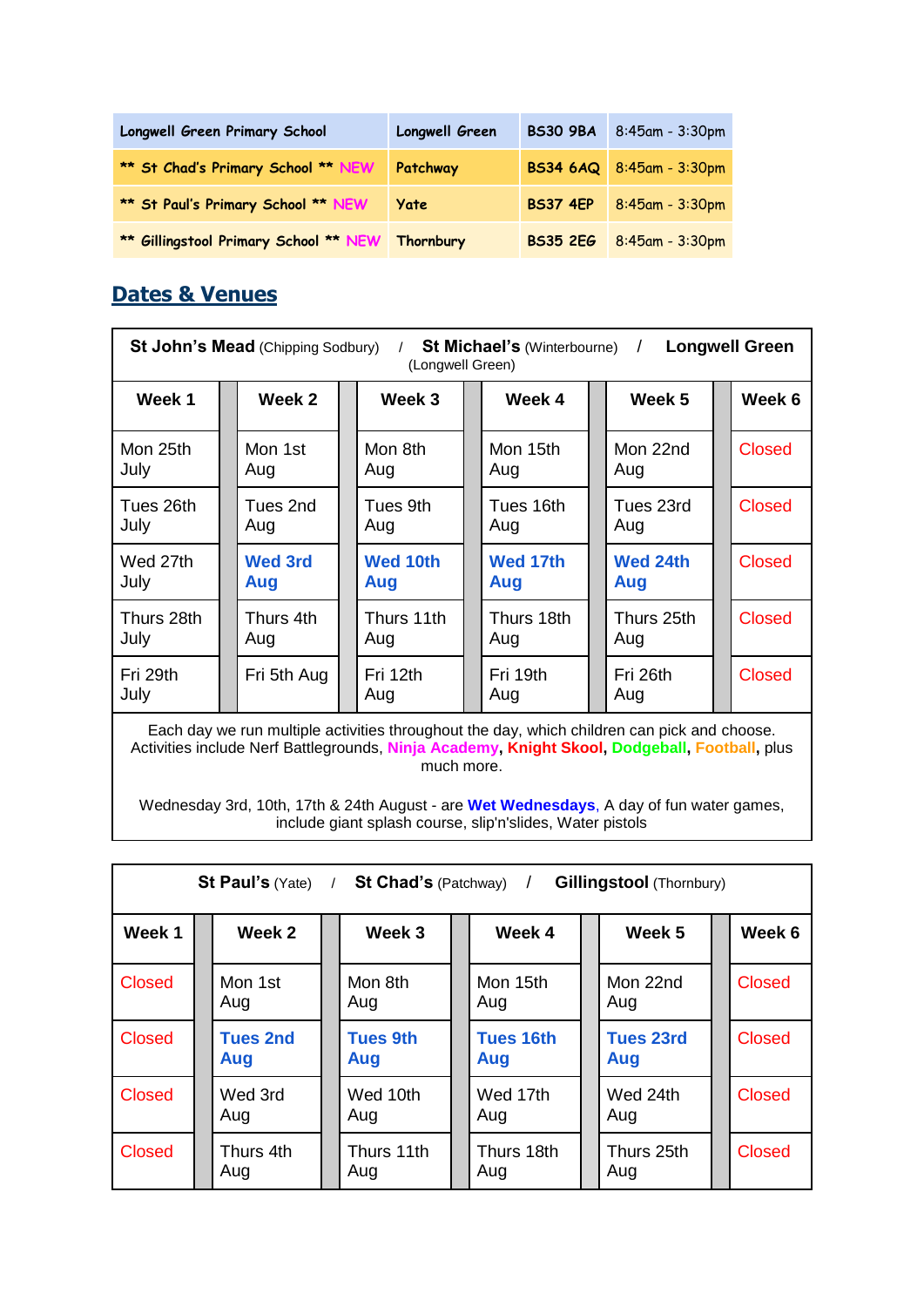| Closed                                                                                                                                                                                                     |  | Fri 5th Aug |  | Fri 12th Aug |  | Fri 19th Aug |  | Fri 26th Aug |  | <b>Closed</b> |
|------------------------------------------------------------------------------------------------------------------------------------------------------------------------------------------------------------|--|-------------|--|--------------|--|--------------|--|--------------|--|---------------|
| Each day we run multiple activities throughout the day, which children can pick and choose.<br>Activities include Nerf Battlegrounds, Ninja Academy, Knight Skool, Dodgeball, Football, plus<br>much more. |  |             |  |              |  |              |  |              |  |               |
| Tuesday 2nd, 9th, 16th & 23rd August - are Tidal Tuesday, A day of fun water games, include<br>giant splash course, slip'n'slides, Water pistols                                                           |  |             |  |              |  |              |  |              |  |               |

### **Online Booking System**

We are also excited to inform you that Swift has a brand new booking system. The new booking system is exclusively online and is designed to make it easier and more accessible for parents and families to book. Although we really enjoy the aspect of regular dialogue with you via email conversation, whilst getting to know you and your children, the purpose of the new booking system means bookings can be made quickly and at your convenience.

# **Click on the links Below to make Booking**

[Summer Holidays Clubs 2022](https://bookwhen.com/swiftsportscoaching-holidayclubs#focus=ev-si2w-20220725084500)

#### **Booking Discount**

**Special Multi-day discount** - Book any 10 days as a block and receive a 10% discount on your total booking.

#### **Sibling Discount - We offer a 10% discount on sibling bookings (booking anytime).**

Please note there are limited places available each day. If places are full, you will be asked if you would like to remain on a first come, first serve waiting list.

#### **Information & Booking Details**

- Days will run from 8.45am 3.30pm
- Places will be allocated on a first come first serve basis
- Different activities & themes will run throughout the day, from Nerf, Ninja training, Archery, Skools Out and many more
- Government guidance will be adhered to
- Children will wash and sanitise hands frequently
- Children will need suitable clothing and footwear for indoor and outdoor use
- Children will need to bring their own packed lunch & drinks bottle
- Frequent cleaning will be undertaken of surfaces and areas of use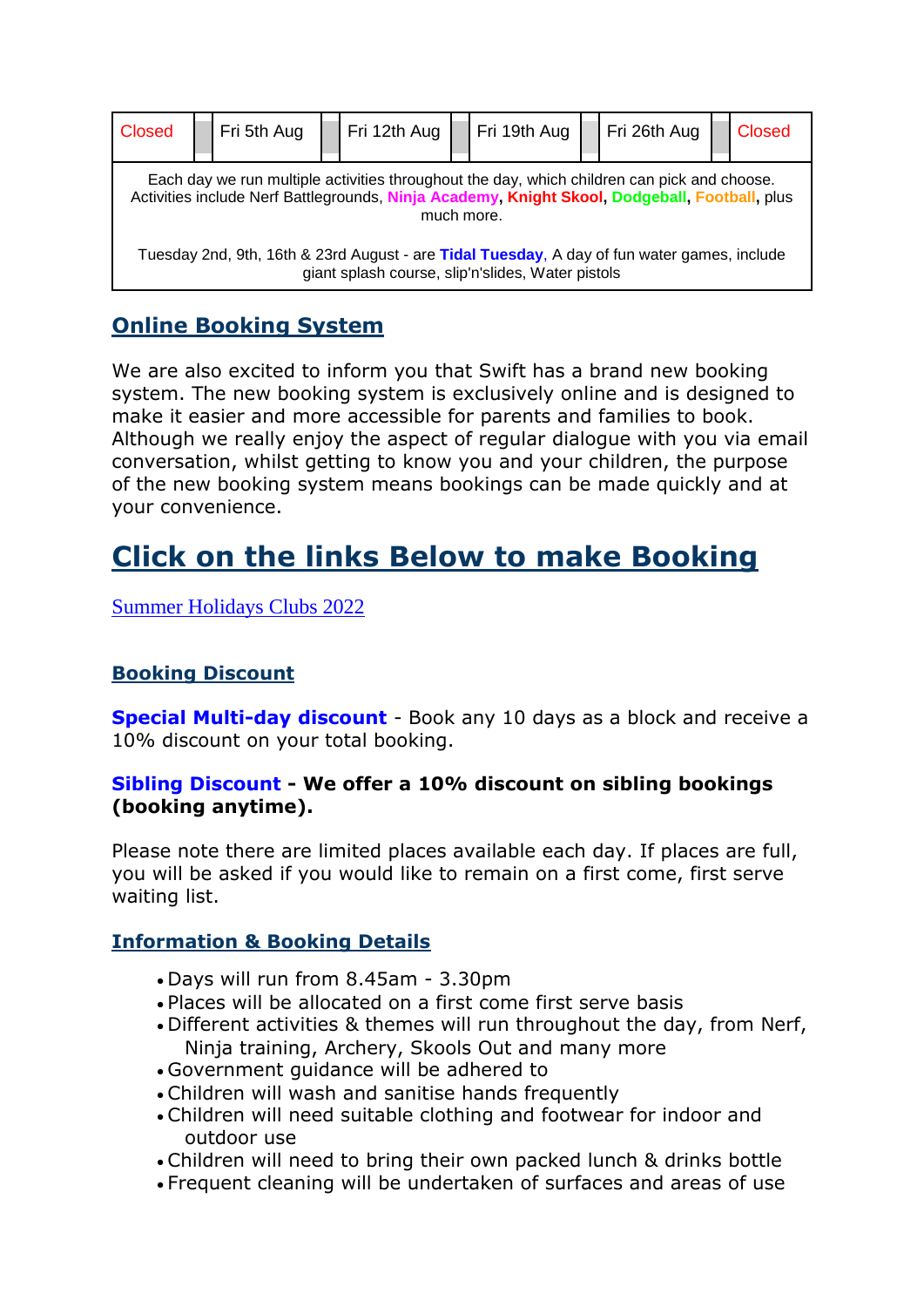- Any child due to attend that develops Covid-19 symptoms may be asked not to attend.
- Anybody who develops symptoms whilst at the club may be isolated and sent home immediately and may not be able to re-attend until the 10 day isolation period is over or they have received a negative test result.
- Adults will not be allowed to enter the school and children will be kindly asked to be dropped to the doors where a member of staff will support signing in.
- Bookings are non refundable. Bookings may be transferred to another date at the discretion of Swift Sports Coaching.
- A 10% sibling discount is offered, per booking.
- All bookings will be made in line and subject to government guidelines and updates
- If Swift Sports Coaching has to cancel the week in line with government guidelines and updates, we will offer to postpone your canceled booking or offer a full refund.

#### **What to Bring**

- Appropriate clothing for outdoor play
- Packed lunch & snacks
- Refillable drinks bottle
- Sun cream
- Sun Hat

#### **By booking you are agreeing to the booking details outlined above.**

#### **Covid-19 safety policy & risk assessment**

You can find our latest Covid 19 safety policy and risk assessment on our website.

We look forward to hearing from you and receiving your booking information to secure your place. If you do have any further questions or queries please do not hesitate to contact us.

#### **Kind Regards,**

**Swift Sports Coaching Tel: 07537 991 991**